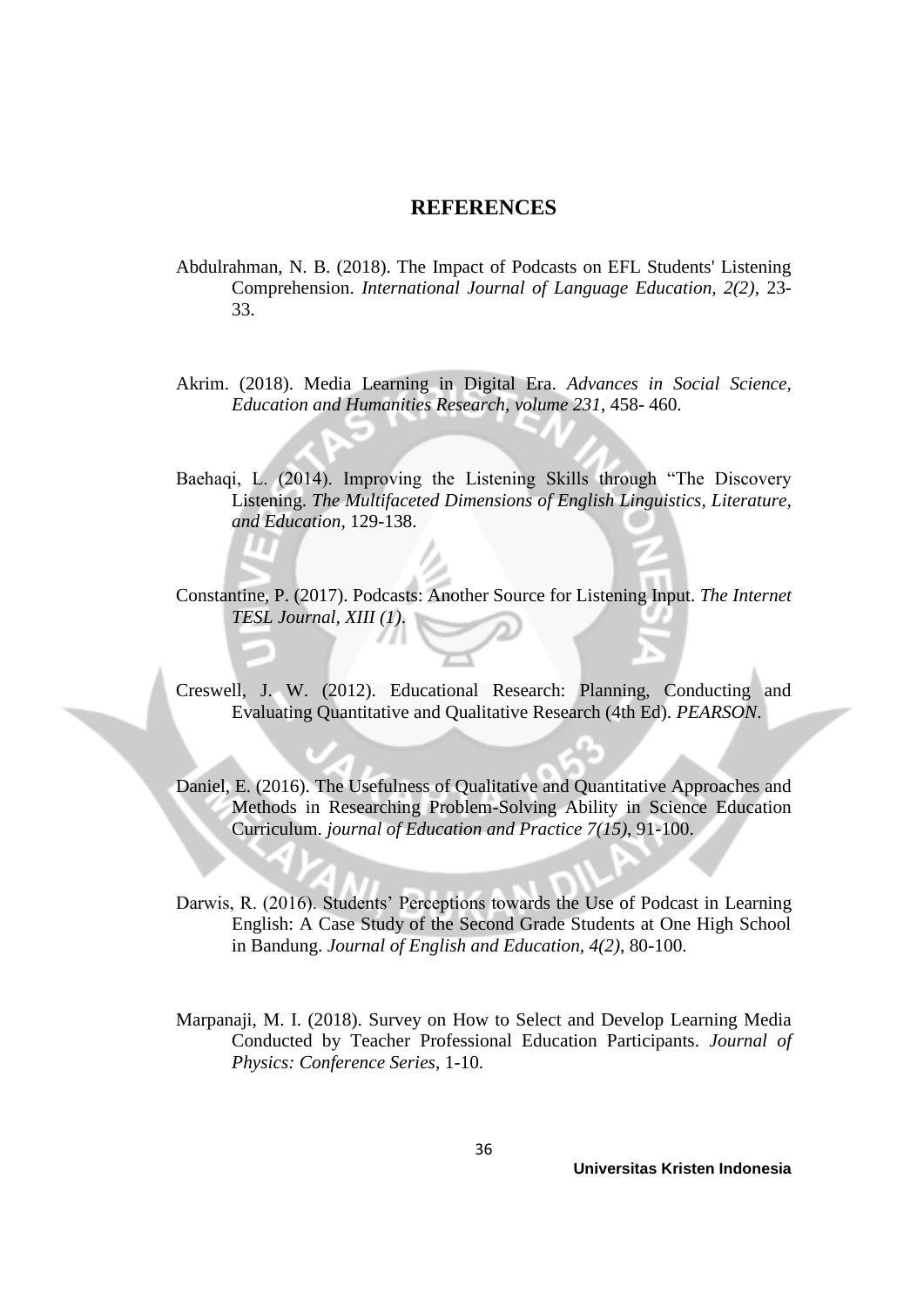- Hanif, Y. D. (2019). Using Learning Media to Increase Learning Motivation in Elementary School. *Anatolian Journal of Education, 4(2)*, 53-60.
- Hardiah, M. (2018). Improving Students Listening Skill by Using Audio-Visual Media . *Allughah, Language Journal, 7(2)*, 39-49.
- Hasyuni. (2006). The Students' Preferred Activities for English Listening Classes (A Survey Conducted to the Second and Fourth Semester Students of English Department of FKIP Universitas Bengkulu Academic Year 2005/2006). *Unpublished Thesis of Teacher Training and Education Faculty of Universitas Bengkulu*.
- Helgesen, M. (2003). Teaching Listening in Nunan, D. Practica English Language Teaching. *New York: McGraw-Hill.*
- Istanto, W. I. (2011). Pelangi Bahasa Indonesia Podcast: What, Why, and How?. *Electronic Journal of Foreign Language Teaching, 8(1)*, 371-384.

Kohar, E. S. (2014). Students' Perception towards the Use of Podcast for Learning English. *English Language Education Study Program of FKIP Untan, Pontianak*, 1-15.

Panday, P. P. (2009). Simplifying Podcasting. *International Journal of Teaching and Learning in Higher Education, 20(2)*, 251-261.

- Perdana, M. D. (2013). Using Video Clips as Learning Media to Improve the Speaking Skills of Grade VIII Students of SMPN 2 LAWANG Kidul in Academic Year 2013/2014. 1-100.
- Permatasari, V. M. (2013). Improving Students' Listening Skills Through Podcast at SMP BOPKRI 1, Yogyakarta Grade VIII, Class A in the Academic Year of 2012 / 2013. *Yogyakarta: English Education Department Language and Art Faculty, Yogyakarta State University.*